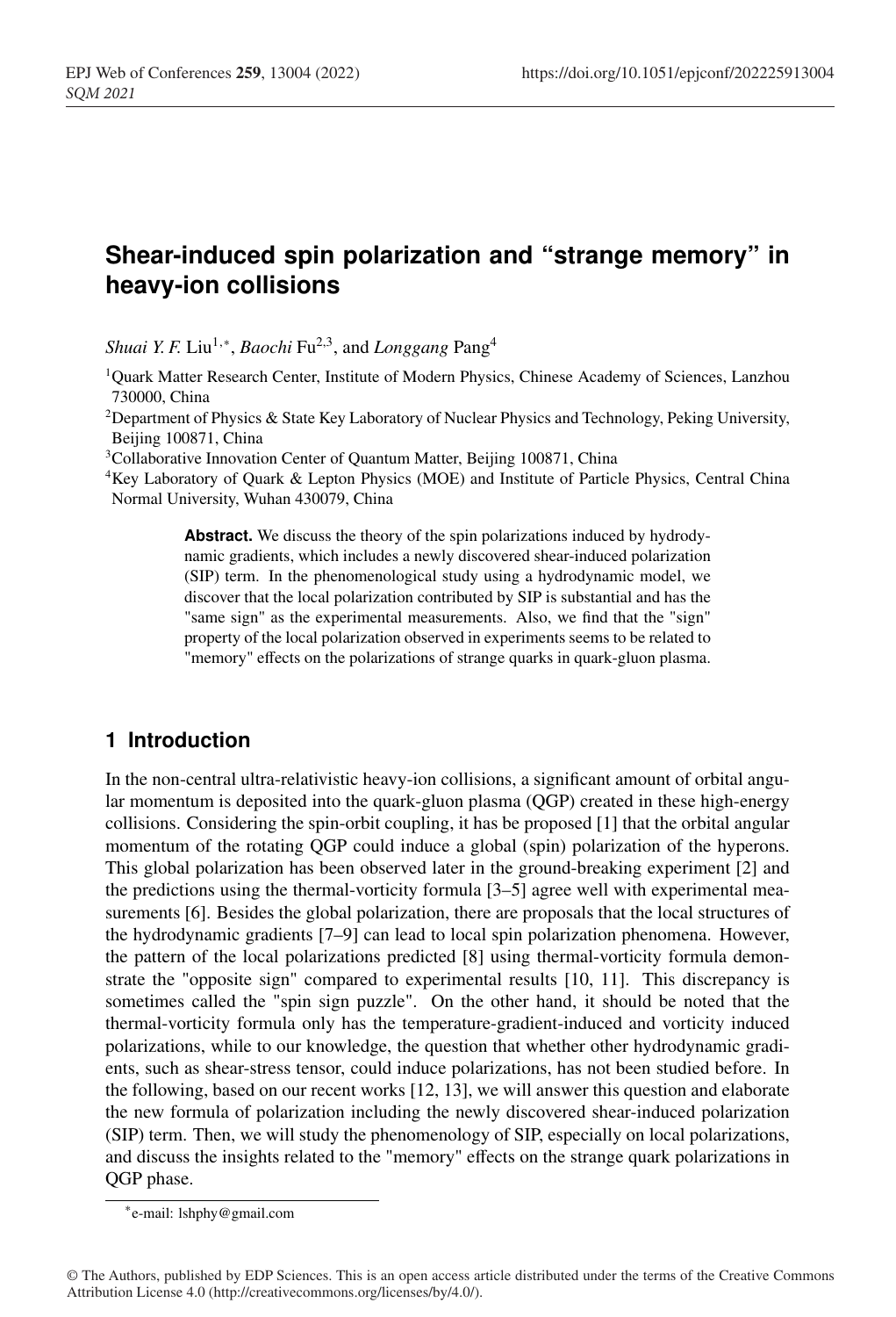## **2 Theoretical formalism**

The observables of the spin polarizations are closely related to the axial current in phase space  $\mathcal{H}^{\mu}$ . The expression of  $\mathcal{H}^{\mu}$  can be obtained from a linear response theory or chiral kinetic theory, detailed in our recent works [12, 13]. Here, we will mainly discuss some extra physics and equivalent forms of  $\mathcal{H}^{\mu}$ , as well as its relations to the results in other works [14]. At first, we rewrite the final expression of  $\mathcal{H}^{\mu}$  at momentum  $p^{\mu}$  in Ref [13] as

$$
\mathcal{A}^{\mu} = \frac{1}{2} n_0 (1 - n_0) \left\{ \beta \epsilon^{\mu \nu \alpha \lambda} p_{\nu} \partial_{\alpha}^{\perp} u_{\lambda} + 2 \epsilon^{\mu \nu \alpha \lambda} u_{\nu} p_{\alpha} \partial_{\lambda} \beta - 2 \beta \frac{p_{\perp}^2}{\epsilon_0} \epsilon^{\mu \nu \alpha \rho} u_{\nu} Q_{\alpha}^{\lambda} \sigma_{\rho \lambda} \right\} \tag{1}
$$

where  $\beta = 1/T$  is the inverse temperature and  $u^{\mu}$  is flow velocity. The  $n_0 \equiv n(\beta \varepsilon_0)$  with  $n(x) = 1/(e^x + 1)$  and  $\varepsilon_0 = p \cdot u$ . The projection of a generic vector  $V^{\mu}$  is defined as  $V_{\perp}^{\mu} = \Delta^{\mu\nu} V_{\nu}$  where  $\Delta^{\mu\nu} = \eta^{\mu\nu} - u^{\mu} u^{\nu}$ . Also,  $Q^{\mu\nu} \equiv -p_{\perp}^{\mu} p_{\perp}^{\nu} / p_{\perp}^2 + \Delta^{\mu\nu} / 3$  is a quadrupole tensor and  $\sigma^{\mu\nu} = \partial_{\perp}^{(\mu} u^{\nu)} - \Delta^{\mu\nu} \partial \cdot u/3$  is the shear strength tensor, where  $\partial_{\perp}^{(\alpha} u^{\lambda)} \equiv (\partial_{\perp}^{\alpha} u^{\lambda} + \partial_{\perp}^{\lambda} u^{\alpha})/2$ .

The three terms in the "{...}" of Eq. (1) are vorticity-induced polarization (VoIP), *T*gradient-induced polarization (TIP, spin Nernst effect) and shear-induced polarization (SIP). Since  $(p_\perp^2/\varepsilon_0) \epsilon^{\mu\nu\alpha\rho} u_\nu Q_\alpha^{\lambda} \sigma_{\rho\lambda} \equiv \varepsilon_0^{-1} \epsilon^{\mu\nu\alpha\rho} u_\nu p_\rho p^\lambda \partial^{\perp}_{(\alpha} u_{\lambda)},$  both the TIP and SIP share a universal form  $\epsilon^{\mu\nu\alpha\lambda}u_{\nu}p_{\alpha}F_{\lambda}$  where the "force"  $F_{\lambda}$  is proportional to either  $\partial_{\lambda}\beta$  or  $p^{\alpha}\partial_{(\lambda}^{\perp}u_{\alpha)}$  [15]. Thus, both of them can be understood as a generalized spin hall effects [16].

If we combine half of TIP with VoIP and another half of TIP with SIP, one can get another equivalent form with only two terms

$$
\mathcal{A}^{\mu} = \frac{1}{2} n_0 (1 - n_0) \left\{ \epsilon^{\mu \nu \alpha \lambda} p_{\nu} \partial_{\alpha} (\beta u)_{\lambda} - \frac{2}{\varepsilon_0} \epsilon^{\mu \nu \alpha \rho} u_{\nu} p_{\rho} p^{\lambda} \partial_{(\alpha} (\beta u)_{\lambda)} \right\}.
$$
 (2)

Note that the  $\mathcal{H}^{\mu}$  will still stay the same if we replace all  $\partial_{\alpha}$  by  $\partial_{\alpha}^{\perp}$  in Eq. (2) since the superficial acceleration contributions  $((u \cdot \partial)u_{\alpha})$  in the first and second term in the "{...}" will cancel each other. This  $\mathcal{H}^{\mu}$  is equivalent to the result in Ref [14] if we select the "medium rest frame" ( $t^{\mu} = u^{\mu}$ ). The first term in the "{...}" is the thermal vorticity contribution. Analogically,  $\partial_{(\mu}(\beta u)_{\nu)}$  is named as thermal-shear in Ref [14]. However, using the identity  $(u \cdot \partial)u_{\alpha} = -\beta^{-1}\partial_{\alpha}^{\perp}\beta + O(\partial^2)$  from ideal hydrodynamic equation, we can get another equivalent form of  $\mathcal{H}^{\mu}$  as

$$
\mathcal{A}^{\mu} = \frac{1}{2} n_0 (1 - n_0) \left\{ \epsilon^{\mu \nu \alpha \lambda} p_{\nu} \partial_{\alpha} (\beta u)_{\lambda} - \beta \frac{2}{\varepsilon_0} \epsilon^{\mu \nu \alpha \rho} u_{\nu} \, p_{\rho} p^{\lambda} \sigma_{\alpha \lambda} \right\}.
$$
 (3)

The  $(u \cdot \partial)u_{\alpha}$  and the  $\partial_{\alpha}\beta$  in the second term of Eq. (2) will cancel each other. Thus, only the shear part  $\beta \sigma_{\alpha\lambda}$  out of the thermal-shear  $\partial_{\mu}(\beta u)_{\nu}$  truly contributes to the polarization at the leading order of gradients in our framework.

With the expressions of  $\mathcal{H}^{\mu}$ , we employ the freezeout formula as that used in Ref [3]

$$
P^{\mu}(\mathbf{p}) = \frac{\int d\Sigma^{\alpha} p_{\alpha} \mathcal{A}^{\mu}(x, \mathbf{p}; m)}{2m \int d\Sigma^{\alpha} p_{\alpha} n(\beta \varepsilon_0)}
$$
(4)

to convert the  $\mathcal{H}^{\mu}$  into the polarization  $P^{\mu}$  related to experimental observables.

#### **3 Phenomenological study**

We employ the  $3+1$ -d hydrodynamics (MUSIC + AMPT initial conditions) used in Ref [17] to study the phenomenology in Au-Au collisions at  $\sqrt{s_{NN}}$  = 200 GeV, where the local polarizations of  $P_z$  (beam direction) and  $(-P_y)$  (out-plane direction) are calculated for **two scenar**ios. In the "Lambda equilibrium" scenario, we will calculate the Lambda polarization in the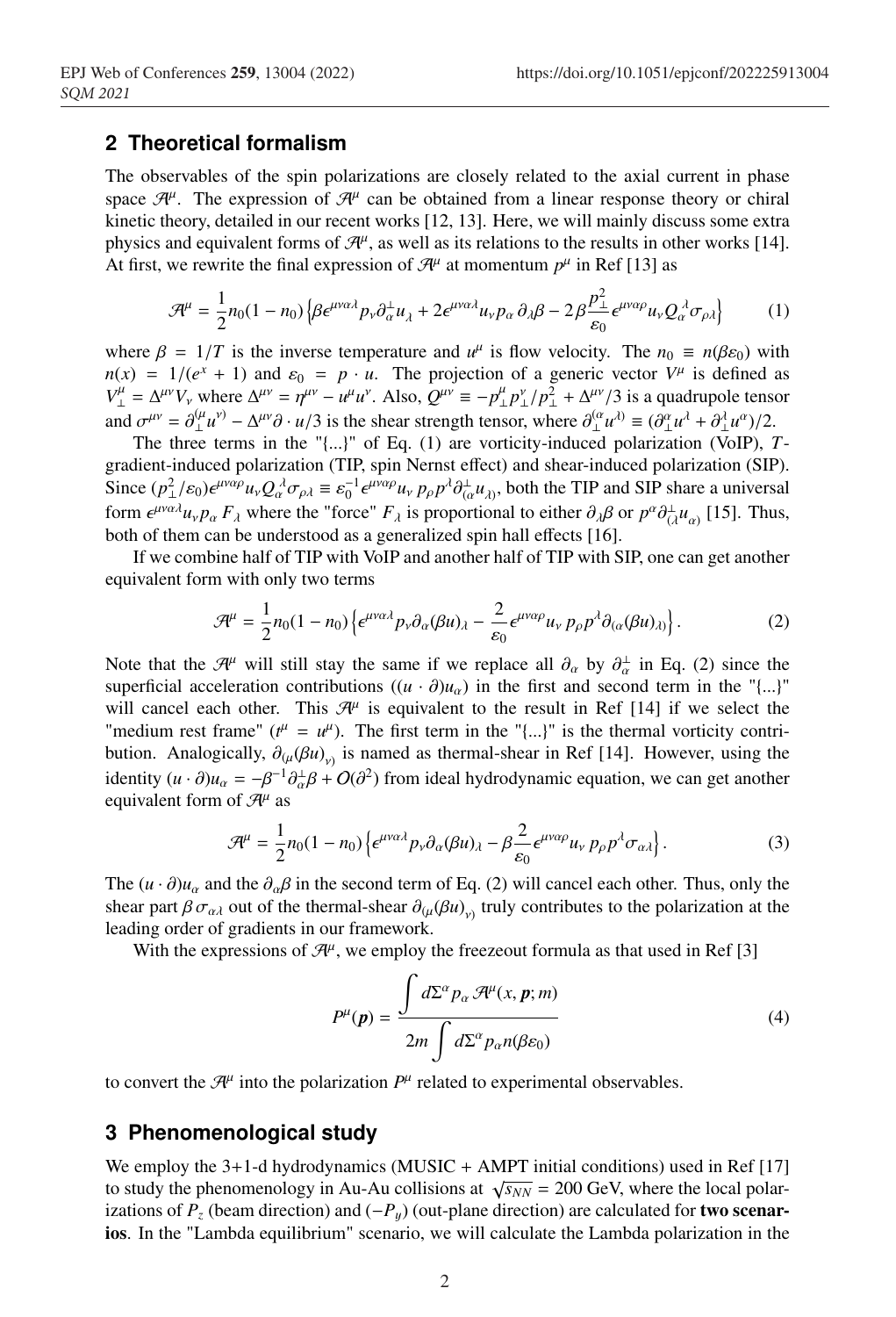early hadronic phase using the mass  $m = 1.116$  GeV. In the "strange memory" scenario, we will calculate the strange quark polarization  $P_s$  at the late QGP phase with an effective mass *m* = 0.3 GeV. The chemical freezeout condition is  $E_f = 0.65 \text{ GeV/fm}^3$  ( $T_f \sim 165 \text{ MeV}$ ) for both scenarios, where the qualitative features of the results remain the same with a different choice of  $E_f$  or  $T_f$  within the reasonable range. We will further illustrate the physics of the two scenarios later in the context of the phenomenological results.



Figure 1. The  $P_z$  and ( $-P_y$ ) of VoIP (vorticity), TIP (*T*-gradient), SIP (shear) for two scenarios.



Figure 2. The  $P_z$  and  $(-P_y)$  of the total (Total) and the total without SIP (W/O shear) for two scenarios. The "W/O shear"≈ "thermal-vorticity induced polarization" considering  $(u \cdot \partial)u_{\alpha} = -\beta^{-1}\partial_{\alpha}^{2}\beta + O(\partial^{2})$ .

The Fig. 1 demonstrates how the three terms (VoIP, TIP, SIP) defined in Eq. (1) contribute to local polarizations. In both scenarios, the VoIP is the dominant contribution to the global polarizations (in y direction), but it does not strongly affect the shapes of local polarizations. The shapes of the local polarizations are mostly influenced by TIP and SIP. In all scenarios and directions, the local polarizations from TIP always has the "opposite sign" but those from SIP always has the "same sign" as compared to those observed in experiments [10, 11]. The competitions between TIP and SIP determine the sign of the total local polarizations, which are sensitive to the mass of the spin carrier because the factor  $|p_\perp^2|/\varepsilon_0^2$  in SIP term (see Eq. (1)) will enhance with a smaller mass. Thus, in Fig. 2, the total local polarizations in "Lambda equilibrium" scenario have the "opposite sign", while those in "strange memory" scenario (smaller mass) have the "same sign". Note that without SIP, results from both scenarios are of the "opposite sign" and qualitatively similar. It is the SIP that makes a difference. The SIP not only seems to be essential for understanding the "spin sign puzzle" but also provides us opportunities to distinguish the physics behind these two scenarios as discussed below.

The "Lambda equilibrium" scenario assumes the Lambda polarizations are fully equilibrated in hadronic phase, representing the conventional statistical hadronization model (SHM) in the spin physics. In this scenario, we get the overall "opposite sign" (Fig. 2) and do not find any case showing the "same sign" when we repeat the calculations using many different choices of model parameters/setups in our robustness tests. This "opposite sign" behavior in conventional SHM of polarizations has also been confirmed in Ref [18]. Probably, some physics beyond the conventional SHM are important for understanding this local polarization problem. On the other hand, beside SHMs, quark-recombination models (QRMs) are also widely-used in hadronization problems, where a well-known QRM [1] derives a relation  $P_{\Lambda} = P_s$ . If we accept this QRM and neglect the evolution of polarizations in hadronic phase,  $P_{\Lambda}$  observed in experiments is just  $P_s$  at the end of the QGP phase, which